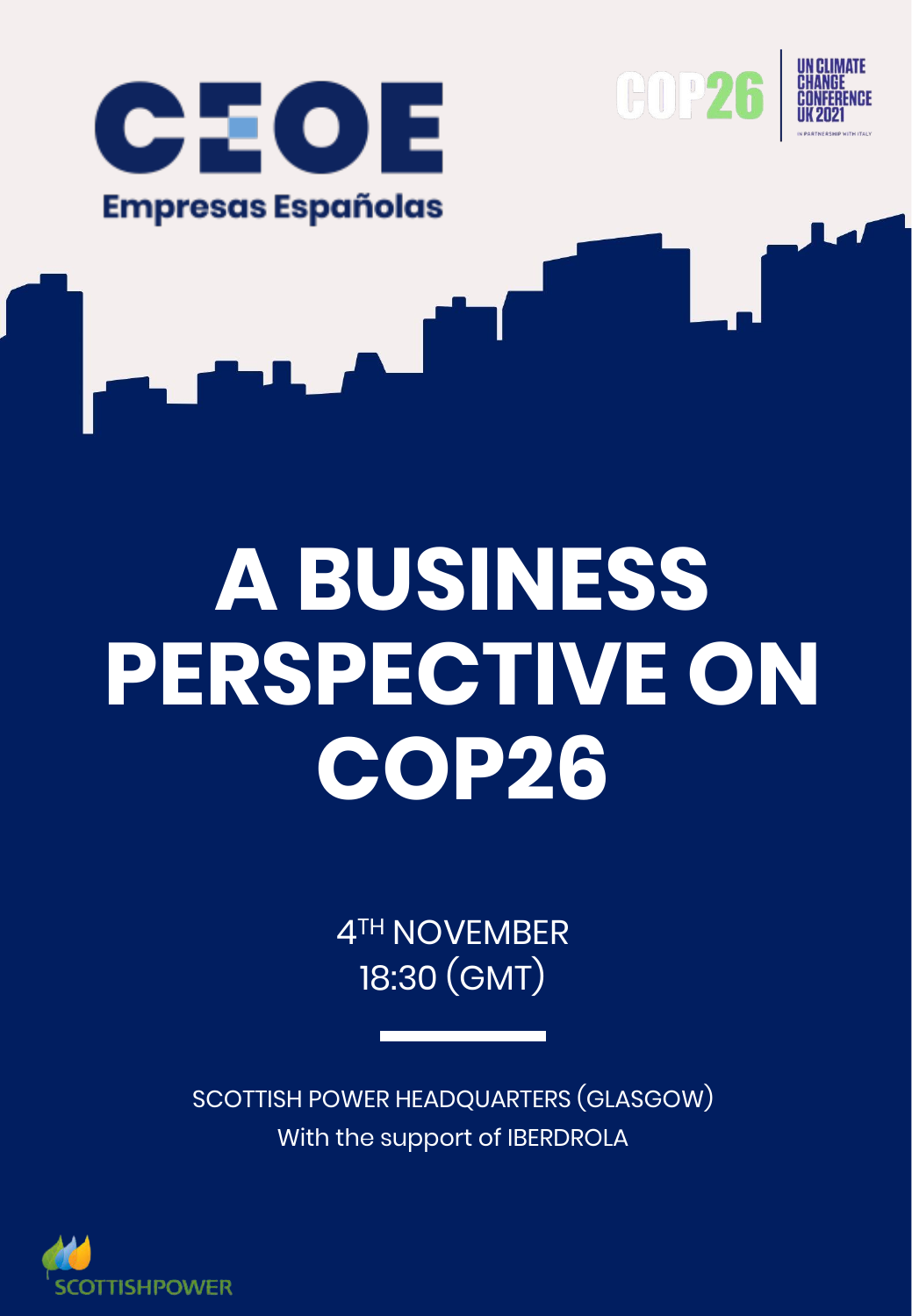

## **ORGANIZER**

**CEOE** (Spanish Confederation of Industries and Employers)

CEOE brings together all the productive sectors and all the territories of Spain, with more than 200 organizations and companies, and is the main interlocutor for business in Spain before the government, trade unions, political parties and international institutions.

Contact details:

- Email: jemac@ceoe.org;
- [Web](https://www.ceoe.es/es)

The organisation of the event is supported by **IBERDROLA**.

## **EVENT DETAILS**

The COP26 side event "A Business Perspectives on COP 26" will take place November 4<sup>TH</sup> from 18:30 to 20:00 at the Scottish Power Auditorium, in Glasgow [\(Google](https://goo.gl/maps/26S64UQae4azqLLh9) maps).

## **REGISTRATION**

- In person attendees: [here](https://www.eventbrite.com/e/a-business-perspective-on-cop26-tickets-183336523477) (registration ends on 27/10)
- Virtual attendees: [here](https://www.eventbrite.com/e/a-business-perspective-on-cop26-virtual-attendees-tickets-173481707457)

## **SESION DESCRIPTION**

This session will explore the role of business in achieving the four goals set by COP26 Presidency with the following set-up:

- One hour and thirty minutes long
- Language: English.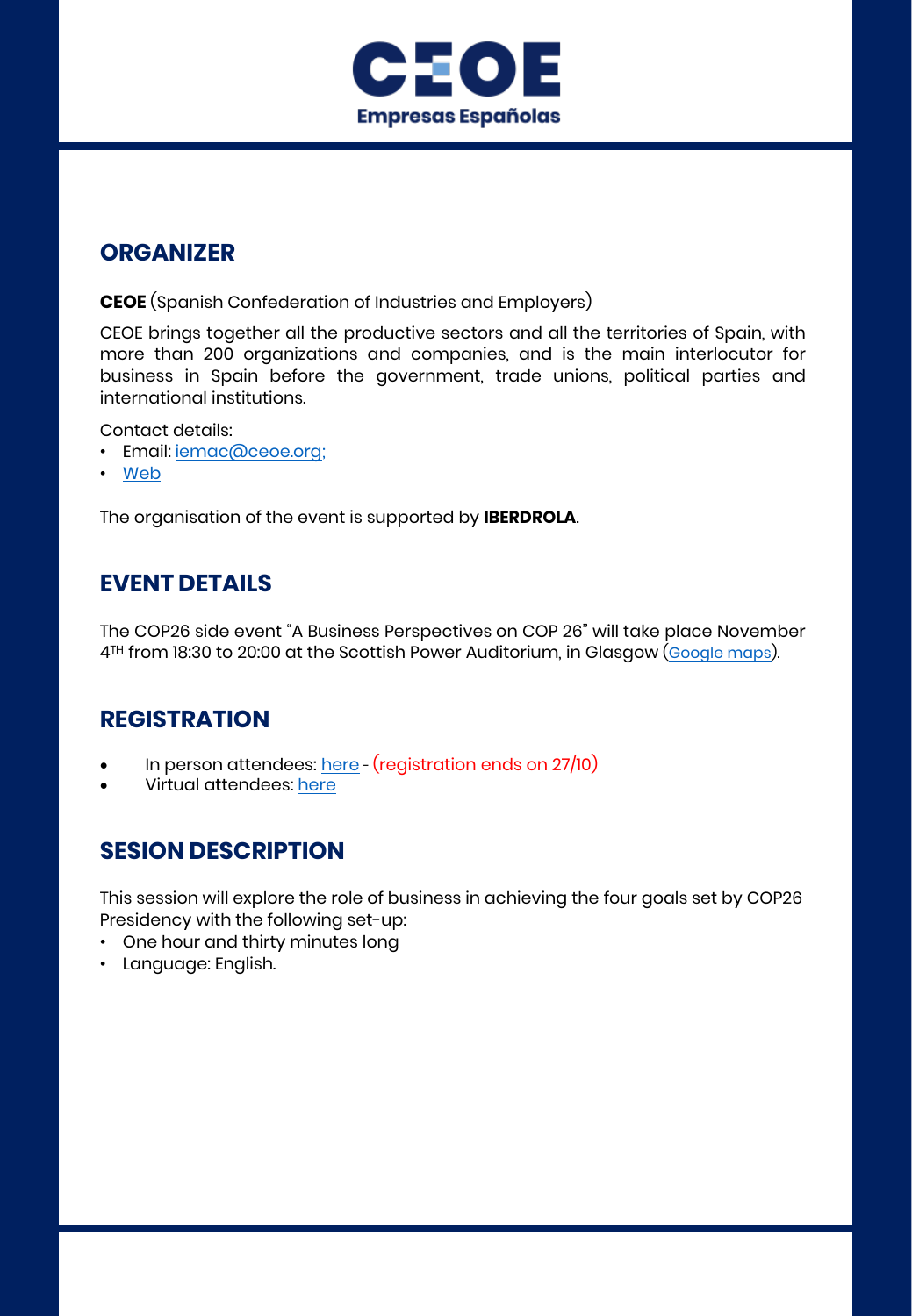

## **CONTEXT**

COP 26 represents a major milestone for climate policy developments. To accelerate the transition, governments need to deliver clear, consistent and bold policy frameworks. Even more, corporate climate leaders must step into the arena of public discussion and political debate, and clearly and confidently make the case for policy ambition. Companies need to build trust and demonstrate progress to key stakeholders. There is no doubt that business is the key provider of solutions to accomplish the environmental challenges we are facing. UK presidency for COP26 has set four priorities:

#### **1. Secure global net zero by mid-century and keep 1.5 degrees within reach.** Countries are being asked to come forward with ambitious 2030 emissions

reductions targets aligned with reaching net zero by the middle of the century. To deliver on these targets, countries will need to put in place robust frameworks allowing the companies and industry to deliver.

#### **2. Adapt to protect communities and natural habitats.**

The climate is already changing and will continue to change even as we reduce emission. At COP26 we need to work together to enable and encourage countries affected by climate change to:

- Protect and restore ecosystems.
- Increase resilience.

#### **3. Mobilize finance.**

To deliver on these goals, developed countries promised to mobilize at least \$ 100bn in climate finance per year by 2020. The role of the financial sector will therefore be key to unleashing the trillions in private and public sector finance required to secure global net zero.

#### **4. Work together to deliver.**

We can only rise to the challenges of the climate crisis by working together.

4TH NOVEMBER **businesses are playing and will need to play to accomplish these goals both During this session high level speakers will share their views on the role during the COP and thereafter.**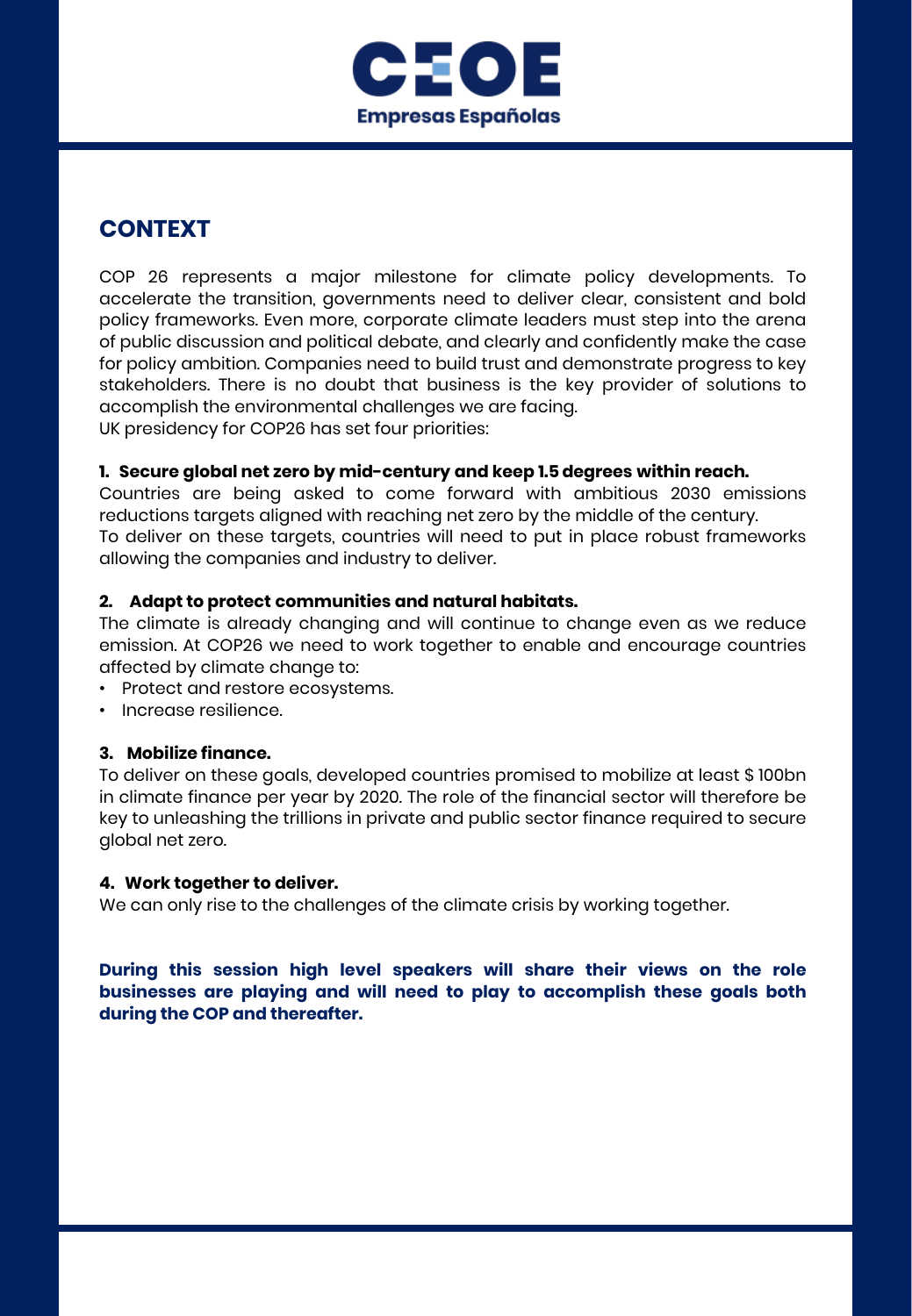

## **PROGRAMME**

#### **18:00 - 18:30** | **Audience Check-In**

**18:30 – 18:35** | **Welcome –** Cristina Rivero, Director of industry, energy, environment and climate at CEOE

#### | **1 - Secure global net zero by mid-century and keep 1.5 degrees within reach**

- Beatriz Corredor, President of REE.
- Gonzalo Saenz de Miera, Director of Climate Change at the Chairman's Area of Iberdrola.
- Felipe Torroba, Ence Energía, CEO.
- Aniceto Zaragoza, OFICEMEN CEO.

#### | **2 - Mobilize finance**

- Íñigo Fernández de Mesa, Vice-president of CEOE
- Benoît Felix, Global Head of Structured Finance at Santander Corporate& Investment Banking
- Arantxa Tapia, Councilor of Economic Development, Sustainability and Environment of the Basque Country (Spain).

#### | **3 - Work together to deliver**

- Mariana Castaño, Global Mobility Call, International Outreach & Communications Strategic Communications Expert
- Rocío Fernández, Director of Sustainability & Climate Change | Business Developer at Azentúa – a N World Company -

#### **20:00** | **End of session**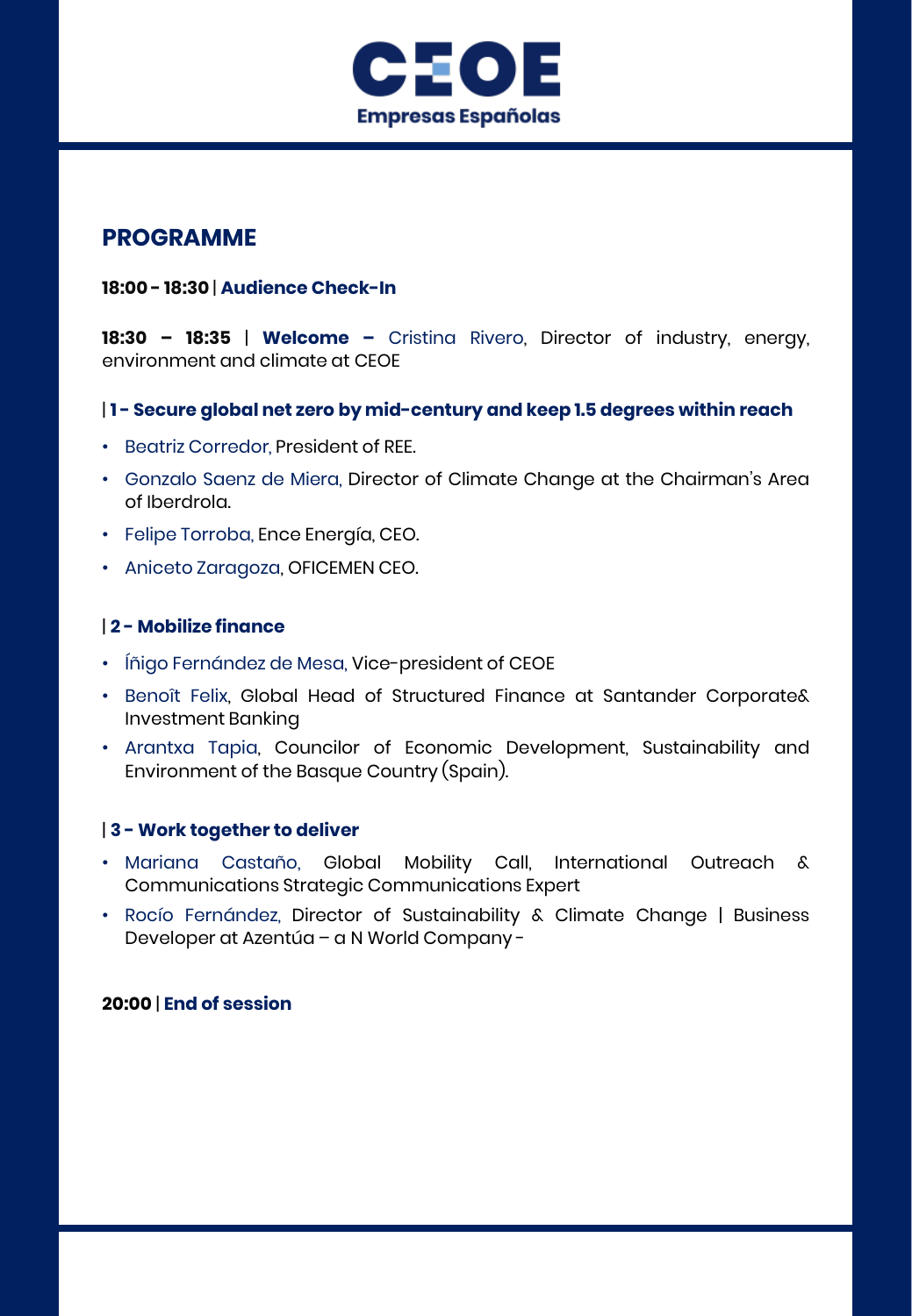



#### **BEATRIZ CORREDOR,** Chairwoman of the Red Eléctrica

Beatriz is in possession of a master's degree in Law from the UAM, and is part of the Spanish Property and Mercantile Registrars Corps. She has completed other higher studies such as the Senior Business Management and the "Women on Boards of Directors" programmes, at IESE Business School.

In her public career, she has been Minister of Housing of Spain and President of the Board of Directors of the Public Land Business Entity; Secretary of State for Housing and Urban Actions; councilor in Madrid and counselor of the Municipal Housing and Land Company, as well as a Member of Parliament in the Spanish Congress.

Nowadays, she is the Chairwoman of the Red Eléctrica Group.

## **GONZALO SÁENZ DE MIERA,** Director of Climate Change at



#### the Chairman's Area of Iberdrola

Gonzalo holds a Ph.D in Applied Environmental Economics by the UAM and a MSc in International Political Economy at the University of Warwick. Nowadays he is Director of Climate Change at the Chairman's Area of Iberdrola. He is also President of the Spanish Platform for Clean Air, Vicepresident of the Spanish Green Growth Group, Vice-president of the Spanish Association of Energy Economic, member of the board of Energy Economics, Director of the MBA in Energy Business at Enerclub, and founder of the initiative Dialogues on Energy and Sustainability.



#### **FELIPE TORROBA,** Ence Energía CEO

Felipe has been CEO of Ence Energía since 2018. He previously held the position of Director of Finance, Treasury and M&A for the same company, which he joined in 2010. Graduated in Business Administration and Management from the European Business School and Executive MBA from IE, Felipe began his professional career in the world of investment banking, working at Morgan Stanley and UBS to later dedicate himself to Corporate Development in the renewable sector at Enel. From 2007 to 2010 he was also responsible for energy and natural resources within Deloitte's M&A and Investment Banking Division.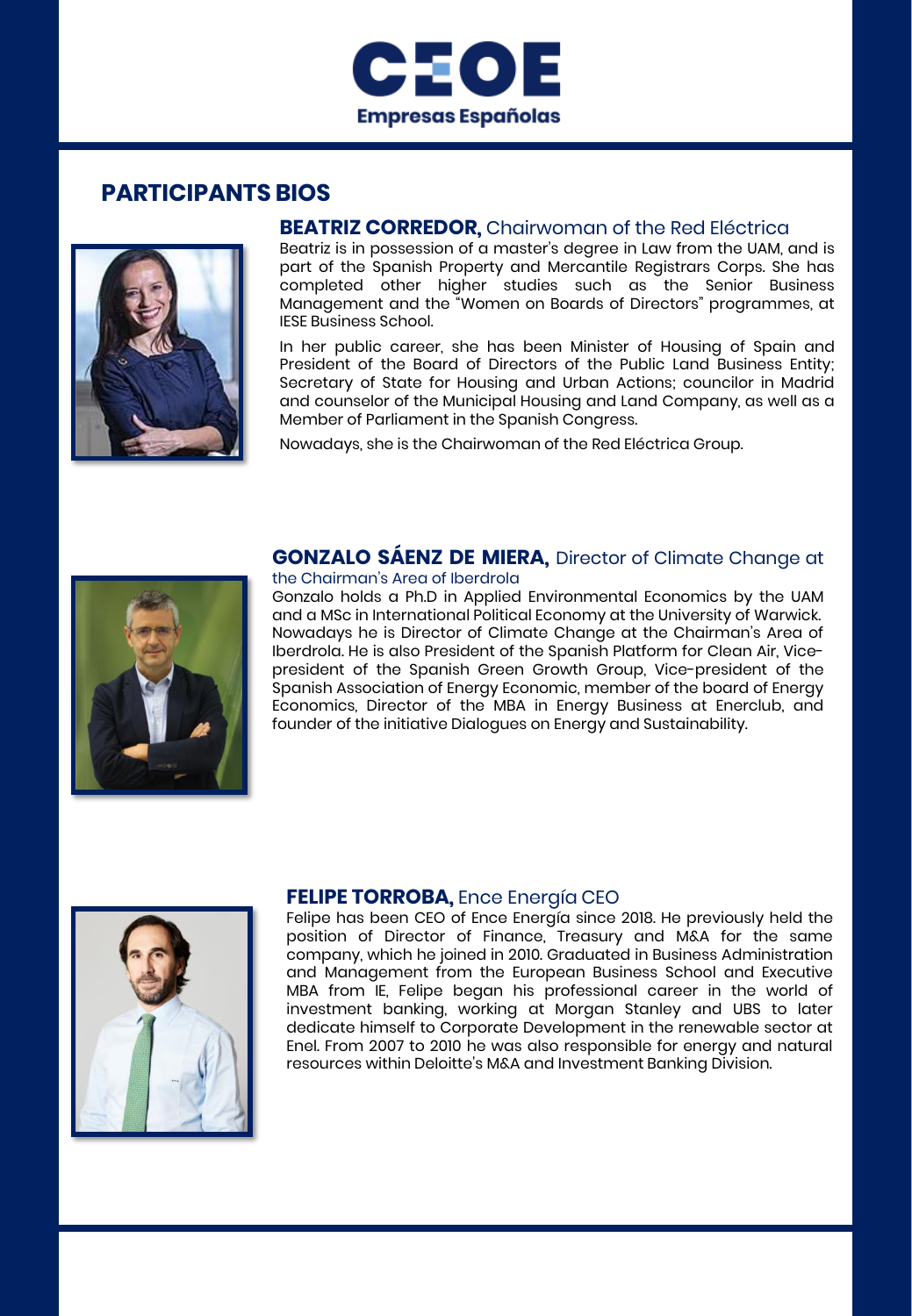



#### **ANICETO ZARAGOZA,** OFICEMEN CEO

Aniceto is P.h.d Civil Engineer (Madrid Polytechnic University). He also has a Degree in Economics and Business Administration a Degree in History and a Degree in Politicis by UNED University. It is Transport Professor at UPM

Nowadays, he is General Secretary of Ieca, Secretary of Labour Foundation for Cement and the Environment (CEMA), President of Spanish Technological Concrete Platform, President of Committee of Transport of the Spanish Engineering Institute and Vice-president of Industry and Energy of CEOE.



#### **BENOÎT FELIX,** Global Head of Structured Finance at Santander Corporate & Investment Banking

Benoit heads the global Structured Finance franchise of Santander since 2018. With 180 professionals across 12 countries, the Structured Finance division provides the whole range of financial solutions (such as debt advisory, structuring, financing, project bonds) to Santander's clients in different sectors, such as Power, Infrastructure, TMT, Comercial Real Estate, Asset Finance or Industrials. Santander is a well-established global leader in the Renewables space, leading the leaguetables for several years in a row.

He joined Santander in 2009, where he occupied several senior positions in the Project & Acquisition Finance department, firstly in Europe, and finally in Latin America.

He holds a Masters Degree in Engineering from École des Mines de Paris and an Executive Program at INSEAD.



### **IÑIGO FERNÁNDEZ DE MESA,** Vice-president of CEOE

Iñigo is BA in Economics from the UCM and government Accredited Trade Expert and Economist of Estate since 1992.

In his public career, he has held the position of Secretary General of the Treasury and Financial Policy and Secretary of State for Economy. He has been director of the Bank of Spain and the CNMV; Vice president of the Fund for Orderly Bank Restructuring; Chairman of Spanish Real State assets management scheme Supervisory Committee; Vicechairman and Spanish member of the EFC and Euro working Group; Spanish Representative at the Financial Stability Board and G-20; Alternate Member at the Euro group and ECOFIN; Deputy Governor IMF, World Bank, and Regional International Financial Institutions; Interamerican Development Bank, African Development Bank, Asian Development Bank; and Chairman of SEPLAC.

Committee, independent Member of the Scottish Power Board of Currently, Iñigo is chairman of Rothschild & Co Spain, vice-President of CEOE and Financial Policy, president of the Economic Studies Institute, vice-Chair of BusinessEurope´s Economic & Financial Affairs Directors and member of the International Advisory panel at Altamar.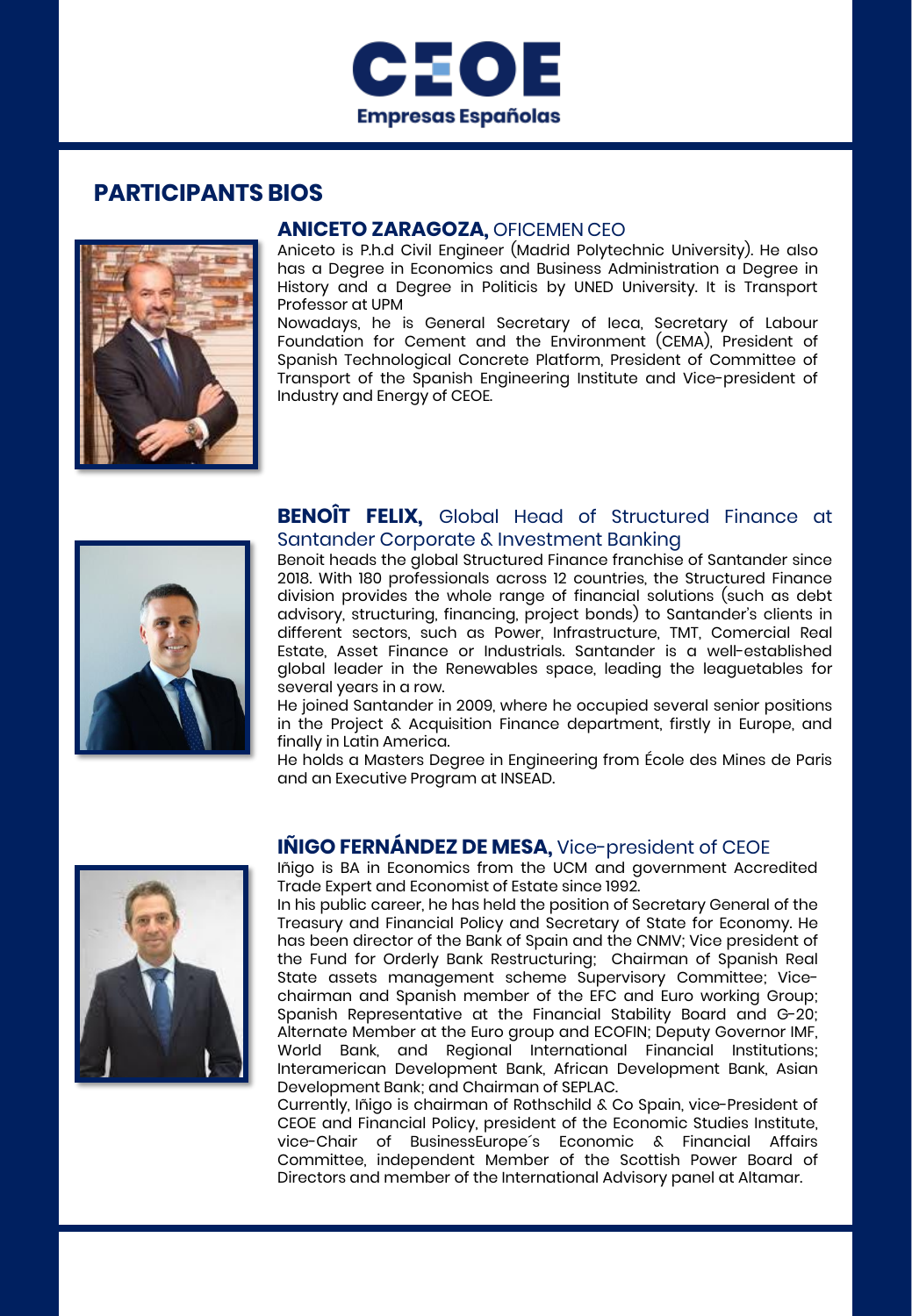



#### **ARANTXA TAPIA OTAEGI,** Councilor of Economic Development, Sustainability and Environment of the Basque Country (Spain)

Arantxa is an industrial engineer specialized in electricity and holds a PhD Cum Laude from the University of Navarra. She has been a professor at the Engineering School of the University of Navarra and the University School of the UPV-EHU. She also has developed research work for, companies as, Iberdrola, Indar, Lasa & Eustek, Gikesa, LAPTON and JEMA.

She has been Vice-Councilor of Transport and Public Works, Deputy for *wobing* and rentitorial Planning of the Provincial Parliament of Gipuzkoa, and member of parliament of EAJ-PNV in the Nacional Parliament of Spain and speaker in several of its committees, as well as Councilor of Economic Development and Competitiveness and Minister of Economic Development and Infrastructures of the Basque Government.

Currently she is Councilor of Development, Sustainability and Environment of the Basque Government.



**MARIANA CASTAÑO,** Global Mobility Call, International Outreach & Communications Strategic Communications Expert

After 20 years of experience in the media and the United Nations, international journalist and communications expert Mariana founded 10 Billion Solutions to unleash the power of communications as a force for good.

Mariana helps organizations inspire positive change by refocusing communications on people's needs and hopes for a sustainable future. In the current climate and ecological crisis, Mariana's vision is a world where everyone can enjoy a just and healthy life in balance with nature, free of the existential threat posed by climate change.

Nowadays, she collaborates with IFEMA MADRID-GLOBAL MOBILITY CALL leading International Outreach & Communications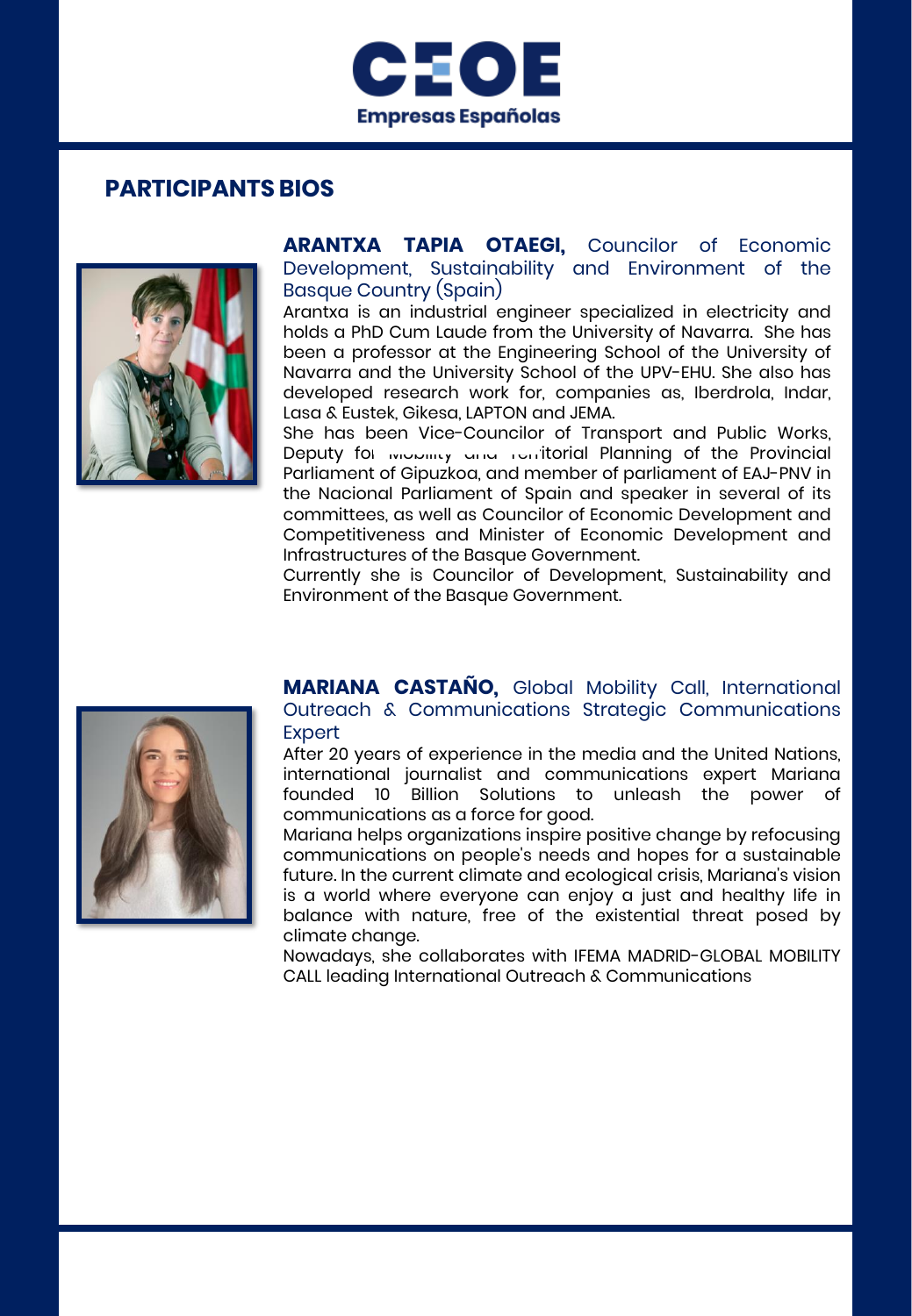



**ROCÍO FERNÁNDEZ FLORES,** Director of Sustainability & Climate Change | Business Developer at Azentúa – a N World Company -

Rocío holds a Master´s Degree (MEng) in Chemical Process Engineering. She has 12 years of experience in sustainability and climate change policies and strategies in multiple sectors, including infrastructure, energy and water. She also has wide expertise in coordinating international innovation projects as well as in establishing international relationships with diverse organization and initiatives committed to sustainable development, such as UN Global Compact, WBCSD, CPLC, CLG, Alliance of CEO Climate leaders, among others.

Along her professional career, Rocío has held technical and management positions across different departments and organizations, including CIEMAT and ACCIONA. Nowadays she leads the portfolio of sustainability and climate change projects at AZENTÚA – consultancy firm on sustainability, part of N World and she is also the Business Developer Director for the Canary Islands Region.

#### **CRISTINA RIVERO FERNÁNDEZ,** Director of industry, energy, environment and climate at CEOE

Cristina has developed her professional career in the field of energy, environment and climate change. At European level, she has collaborated as a representative of the Spanish electricity sector in Eurelectric. At international level, she has participated in work programs of the International Energy Agency, as well as Latin American energy organizations, CIER and OLADE. Since 2001, she has been an observer for the private sector at the Conferences of the Parties to the UNFCCC.

She is currently the Director of the industry, energy, environment and climate department of CEOE. She is a member of the Industrial Affairs Committee of Business Europe.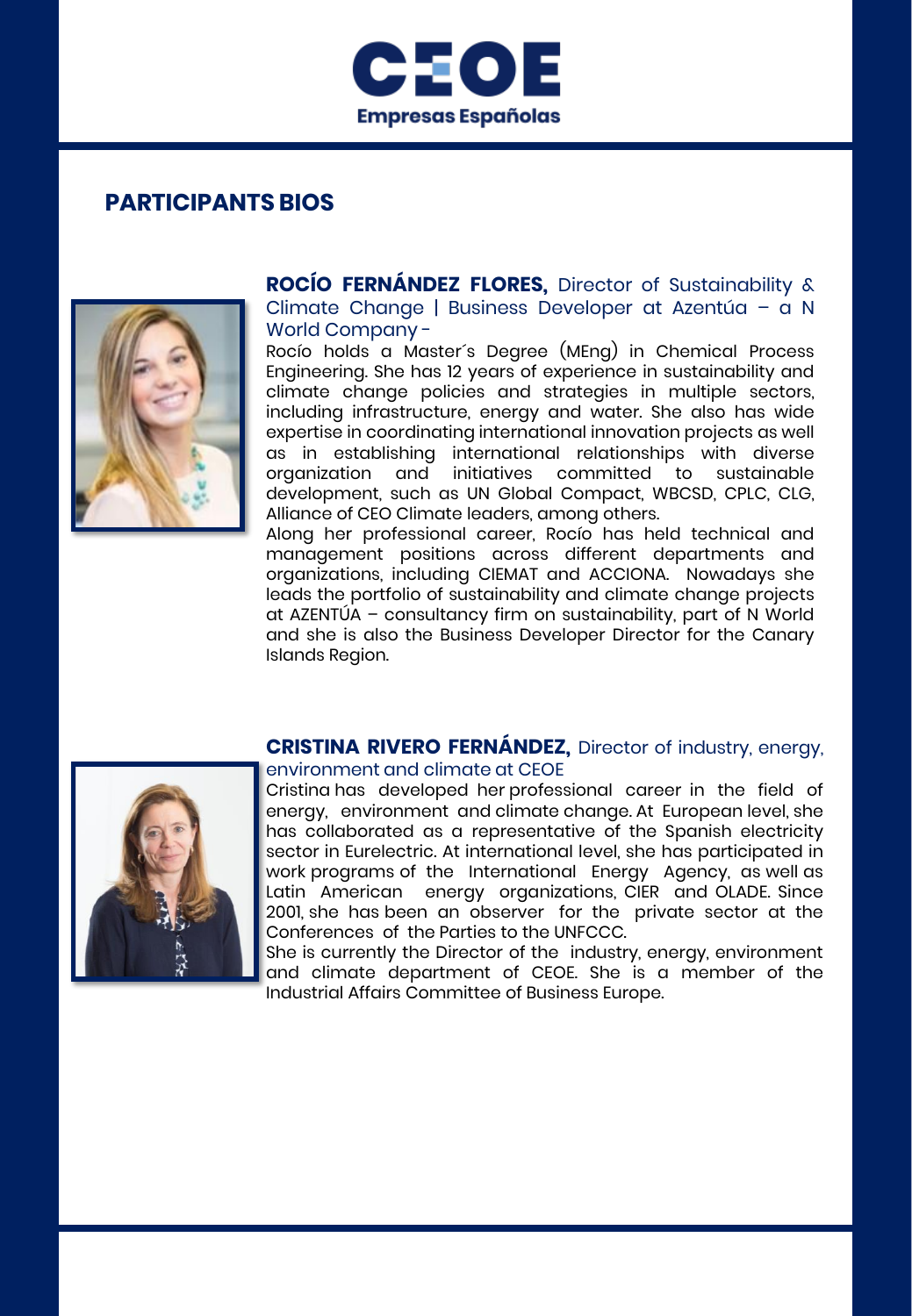

## **EVENT LOCATION**

Scottish Power Headquarters, in Glasgow ([Google maps](https://goo.gl/maps/26S64UQae4azqLLh9)). 320 St Vincent St, Glasgow G2 5AD, United Kingdom

#### **How to get there**

#### • **From airport**

For attendees arriving directly from the Glasgow Airport, they should take bus Glasgow Airport Express 500, departing from Stance 1, which will arrive in 19 minutes to the stop "Blythswood Street" (6 minutes away from ScottishPower HQ).

• **From Glasgow** (Scottish Event Campus - Blue zone)

The COP26 venue will be held at the Scottish Event Campus ([Google](https://goo.gl/maps/agYPhKGXZXZd2HLN6) maps), and to go to the Scottish Power HQ are three options:

- 1. Public transport options exist to get from the Campus to ScottishPower HQ:
	- a) ScotRail (6 minutes away COP venue): Attendees should take the rail from stop "Exhibition Centre" to "Anderston".



a) Bus line 100 (8 minutes away from COP venue): Attendees should take the bus from stop "Conference Centre" to "Merriot Hotel".